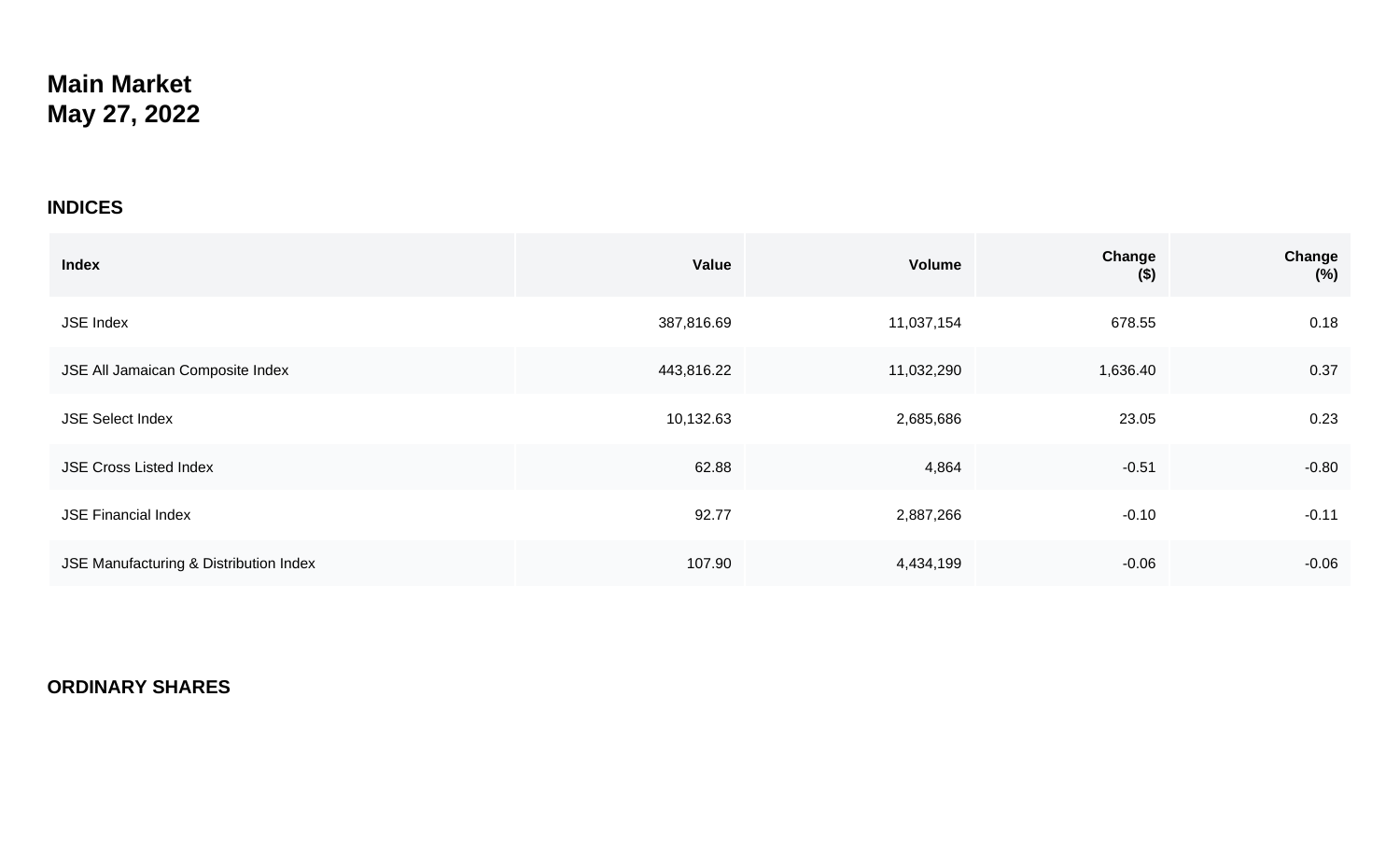| Symbol              | Last<br><b>Traded</b><br><b>Price</b><br>$($ \$) | <b>Closing</b><br><b>Price</b><br>$($ \$) | <b>Price</b><br>Change<br>$($ \$) | <b>Closing</b><br><b>Bid</b><br>$($ \$) | <b>Closing</b><br>Ask<br>$($ \$) | <b>Volume</b> | Today's<br>High<br>$($ \$) | Today's<br>Low<br>$($ \$) | 52 Week<br><b>High</b><br>$($ \$) | 52 Week<br>Low<br>$($ \$) | <b>Total</b><br>Prev<br><b>Yr Div</b><br>$($ \$) | <b>Total</b><br><b>Current</b><br><b>Yr Div</b><br>$($ \$) |
|---------------------|--------------------------------------------------|-------------------------------------------|-----------------------------------|-----------------------------------------|----------------------------------|---------------|----------------------------|---------------------------|-----------------------------------|---------------------------|--------------------------------------------------|------------------------------------------------------------|
| 138SL               | 5.19                                             | 5.23                                      | 0.47                              | 4.76                                    | 5.19                             | 15,946        | 5.25                       | 5.18                      | 9.50                              | 3.11                      |                                                  |                                                            |
| 1834                | 1.20                                             | 1.20                                      | 0.01                              | 1.19                                    | 1.22                             | 779           | 1.20                       | 1.19                      | 1.48                              | 0.66                      |                                                  |                                                            |
| <b>BIL</b>          | 87.65                                            | 88.32                                     | $-0.93$                           | 88.60                                   | 89.00                            | 48,902        | 89.85                      | 87.65                     | 109.50                            | 77.00                     | 3.7750                                           |                                                            |
| <b>BRG</b>          | 10.63                                            | 10.63                                     | 0.03                              | 10.65                                   | 12.00                            | 793           | 10.63                      | 10.63                     | 16.39                             | 10.00                     |                                                  |                                                            |
| CCC                 | 63.00                                            | 62.62                                     | 1.54                              | 63.00                                   | 63.12                            | 48,926        | 63.12                      | 61.00                     | 146.12                            | 58.51                     |                                                  |                                                            |
| <b>CPJ</b>          | 15.00                                            | 14.45                                     | $-0.23$                           | 14.90                                   | 15.28                            | 192,169       | 15.30                      | 14.01                     | 25.99                             | 3.51                      |                                                  |                                                            |
| CAR                 | 9.72                                             | 9.71                                      | $-0.08$                           | 9.51                                    | 9.72                             | 92,288        | 9.80                       | 9.50                      | 10.74                             | 6.80                      | 0.8300                                           | 0.2300                                                     |
| <b>CBNY</b>         | 0.67                                             | 0.67                                      | $-0.05$                           | 0.66                                    | 0.67                             | 5,074         | 0.72                       | 0.67                      | 1.29                              | 0.28                      |                                                  |                                                            |
| <b>CPFV</b>         | 41.05                                            | 41.29                                     | $-2.89$                           | 41.00                                   | 44.00                            | 687           | 42.00                      | 41.05                     | 50.00                             | 34.00                     | 0.0080                                           | 0.0160                                                     |
| <b>EPLY</b>         | 46.23                                            | 42.49                                     | 2.80                              | 41.00                                   | 46.23                            | 35            | 46.23                      | 41.00                     | 52.46                             | 30.18                     | 0.9416                                           | 1.1020                                                     |
| <b>FIRSTROCKJMD</b> | 12.40                                            | 12.68                                     | 1.07                              | 11.63                                   | 12.50                            | 12,035        | 12.70                      | 12.40                     | 16.50                             | 9.00                      | 0.0025                                           |                                                            |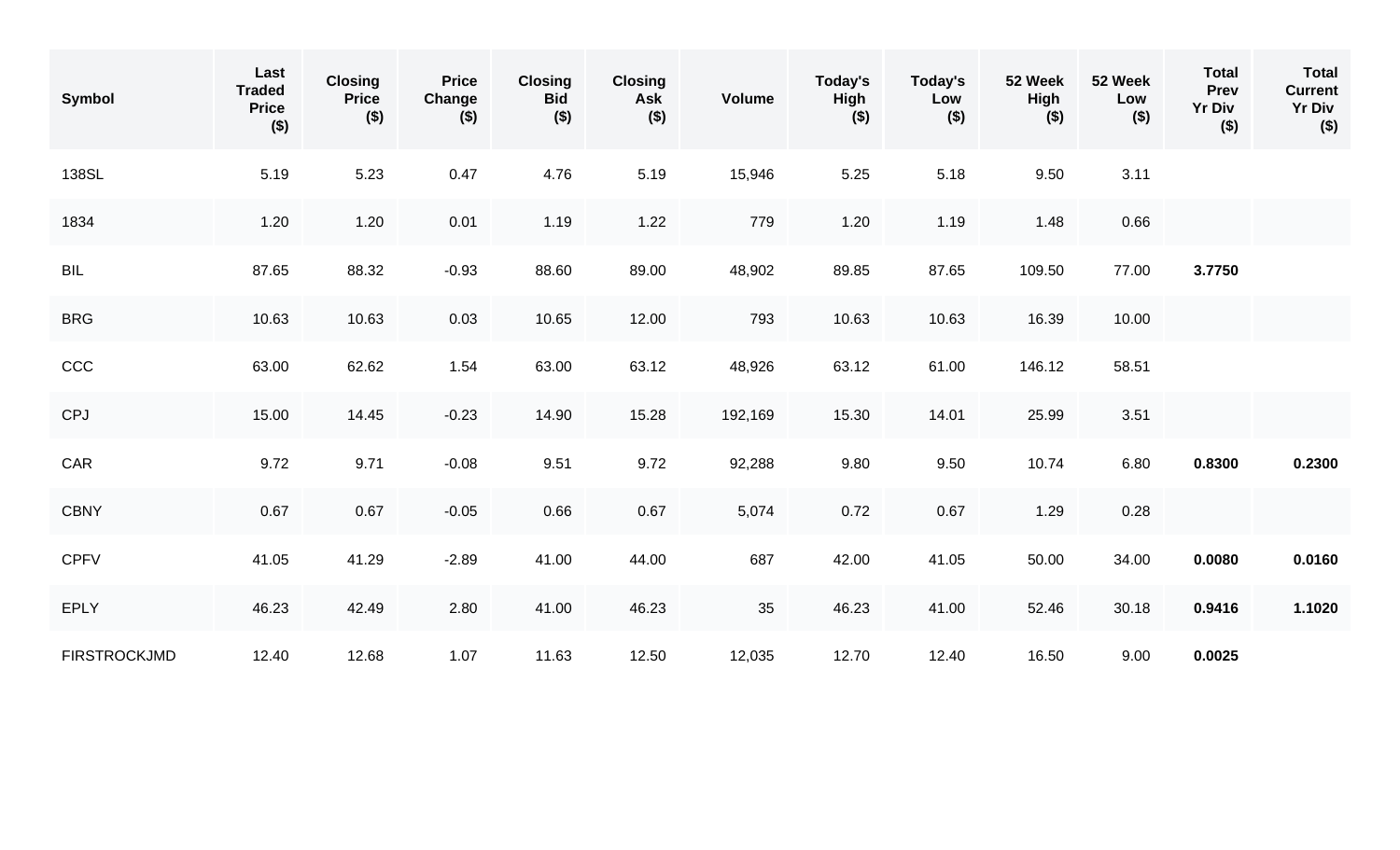| <b>Symbol</b> | Last<br><b>Traded</b><br><b>Price</b><br>$($ \$) | <b>Closing</b><br><b>Price</b><br>$($ \$) | <b>Price</b><br>Change<br>$($ \$) | <b>Closing</b><br><b>Bid</b><br>$($ \$) | <b>Closing</b><br>Ask<br>$($ \$) | <b>Volume</b> | Today's<br><b>High</b><br>$($ \$) | Today's<br>Low<br>$($ \$) | 52 Week<br><b>High</b><br>$($ \$) | 52 Week<br>Low<br>$($ \$) | <b>Total</b><br>Prev<br><b>Yr Div</b><br>$($ \$) | <b>Total</b><br><b>Current</b><br><b>Yr Div</b><br>$($ \$) |
|---------------|--------------------------------------------------|-------------------------------------------|-----------------------------------|-----------------------------------------|----------------------------------|---------------|-----------------------------------|---------------------------|-----------------------------------|---------------------------|--------------------------------------------------|------------------------------------------------------------|
| GK            | 107.50                                           | 107.36                                    | 0.25                              | 107.00                                  | 107.50                           | 11,048        | 107.50                            | 107.00                    | 115.00                            | 80.00                     | 1.9300                                           | 0.4800                                                     |
| <b>GHL</b>    | 520.00                                           | 515.50                                    | $-3.44$                           | 511.00                                  | 520.00                           | 6             | 520.00                            | 511.00                    | 790.00                            | 500.00                    |                                                  | 0.5200                                                     |
| <b>JBG</b>    | 28.00                                            | 27.32                                     | $-0.75$                           | 27.10                                   | 28.50                            | 330,126       | 28.50                             | 26.70                     | 37.00                             | 25.00                     | 0.4300                                           | 0.3100                                                     |
| $\mathsf{JP}$ | 22.00                                            | 21.85                                     | 0.05                              | 21.80                                   | 23.00                            | 28,433        | 22.00                             | 21.80                     | 25.00                             | 20.00                     | 0.2000                                           | 0.2500                                                     |
| <b>JSE</b>    | 18.80                                            | 18.27                                     | $-0.25$                           | 18.00                                   | 18.90                            | 33,083        | 18.80                             | 18.00                     | 24.20                             | 15.02                     | 0.2730                                           | 0.2750                                                     |
| <b>JMMBGL</b> | 46.00                                            | 45.03                                     | 1.31                              | 45.00                                   | 46.00                            | 160,986       | 46.00                             | 44.50                     | 61.24                             | 31.02                     | 0.6000                                           | 0.2500                                                     |
| <b>KEY</b>    | 3.85                                             | 3.81                                      | 0.03                              | 3.78                                    | 3.96                             | 88,022        | 3.95                              | 3.58                      | 5.49                              | $3.57$                    |                                                  |                                                            |
| <b>KPREIT</b> | 7.50                                             | 7.52                                      | $-0.30$                           | 7.50                                    | 8.00                             | 41,034        | 7.99                              | 7.50                      | 11.75                             | 7.30                      | 0.0013                                           | 0.0008                                                     |
| <b>KW</b>     | 39.70                                            | 39.99                                     | 3.93                              | 37.00                                   | 39.70                            | 6,212         | 39.99                             | 39.70                     | 50.00                             | 34.00                     | 0.5700                                           | 0.3700                                                     |
| <b>MTL</b>    | 22.60                                            | 22.60                                     | 0.00                              | 15.70                                   | 22.60                            | $\pmb{0}$     | 0.00                              | 0.00                      | 28.63                             | 13.20                     |                                                  |                                                            |
| <b>MASSY</b>  | 95.00                                            | 92.97                                     | $-0.80$                           | 93.01                                   | 95.00                            | 4,080         | 95.00                             | 92.00                     | 160.00                            | 90.00                     |                                                  |                                                            |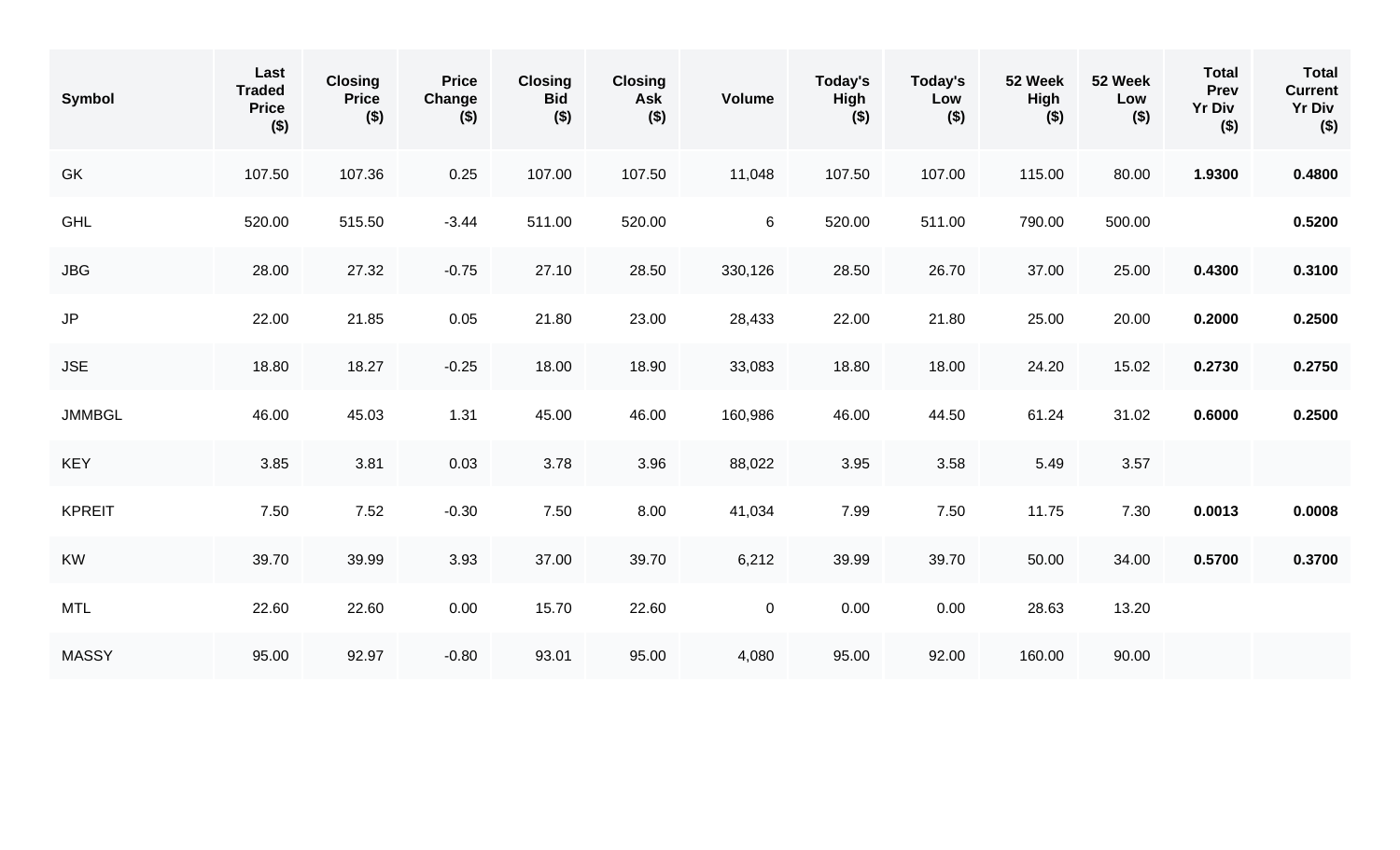| Symbol        | Last<br><b>Traded</b><br><b>Price</b><br>$($ \$) | <b>Closing</b><br><b>Price</b><br>$($ \$) | <b>Price</b><br>Change<br>$($ \$) | <b>Closing</b><br><b>Bid</b><br>$($ \$) | <b>Closing</b><br>Ask<br>$($ \$) | <b>Volume</b>  | Today's<br>High<br>$($ \$) | Today's<br>Low<br>$($ \$) | 52 Week<br><b>High</b><br>$($ \$) | 52 Week<br>Low<br>$($ \$) | <b>Total</b><br>Prev<br><b>Yr Div</b><br>$($ \$) | <b>Total</b><br><b>Current</b><br><b>Yr Div</b><br>$($ \$) |
|---------------|--------------------------------------------------|-------------------------------------------|-----------------------------------|-----------------------------------------|----------------------------------|----------------|----------------------------|---------------------------|-----------------------------------|---------------------------|--------------------------------------------------|------------------------------------------------------------|
| MIL           | 10.46                                            | 10.50                                     | 0.04                              | 10.20                                   | 10.49                            | 8,265          | 10.50                      | 10.46                     | 14.15                             | 5.27                      | 0.3200                                           |                                                            |
| <b>MJE</b>    | 14.60                                            | 13.23                                     | $-1.34$                           | 13.50                                   | 14.60                            | 23,809         | 14.62                      | 13.01                     | 15.99                             | 6.90                      | 0.0600                                           |                                                            |
| <b>MPCCEL</b> | 105.00                                           | 105.00                                    | 9.99                              | 95.10                                   | 105.00                           | 91             | 105.00                     | 105.00                    | 149.00                            | 75.00                     |                                                  |                                                            |
| <b>NCBFG</b>  | 106.50                                           | 107.49                                    | 1.01                              | 106.45                                  | 108.00                           | 21,683         | 109.00                     | 106.50                    | 148.49                            | 91.01                     | 0.5000                                           |                                                            |
| PAL           | 920.00                                           | 920.00                                    | 0.00                              | 920.00                                  | 999.00                           | $\overline{4}$ | 920.00                     | 920.00                    | 1,500.00                          | 770.00                    |                                                  |                                                            |
| <b>PJAM</b>   | 66.00                                            | 64.77                                     | 0.63                              | 66.00                                   | 66.41                            | 3,106          | 66.41                      | 63.31                     | 74.00                             | 50.00                     | 0.7150                                           | 0.9200                                                     |
| <b>PJX</b>    | 10.00                                            | 10.02                                     | $-0.37$                           | 8.51                                    | 10.00                            | 40,349         | 10.25                      | 8.50                      | 12.40                             | 6.50                      |                                                  |                                                            |
| <b>PROVEN</b> | 36.05                                            | 36.75                                     | $-1.13$                           | 36.07                                   | 38.50                            | 88,068         | 38.00                      | 36.05                     | 39.00                             | 30.00                     | 0.7917                                           | 0.6444                                                     |
| <b>PULS</b>   | 3.80                                             | 3.83                                      | 0.00                              | 3.35                                    | 3.84                             | 324,070        | 3.84                       | 3.80                      | 5.15                              | 3.06                      | 0.0050                                           |                                                            |
| QWI           | 0.85                                             | 0.87                                      | 0.00                              | 0.84                                    | 0.88                             | 961,802        | 0.88                       | 0.85                      | 1.09                              | 0.74                      |                                                  |                                                            |
| RJR           | 2.55                                             | 2.51                                      | $-0.04$                           | 2.50                                    | 2.64                             | 586,013        | 2.55                       | 2.45                      | 4.78                              | 1.60                      |                                                  |                                                            |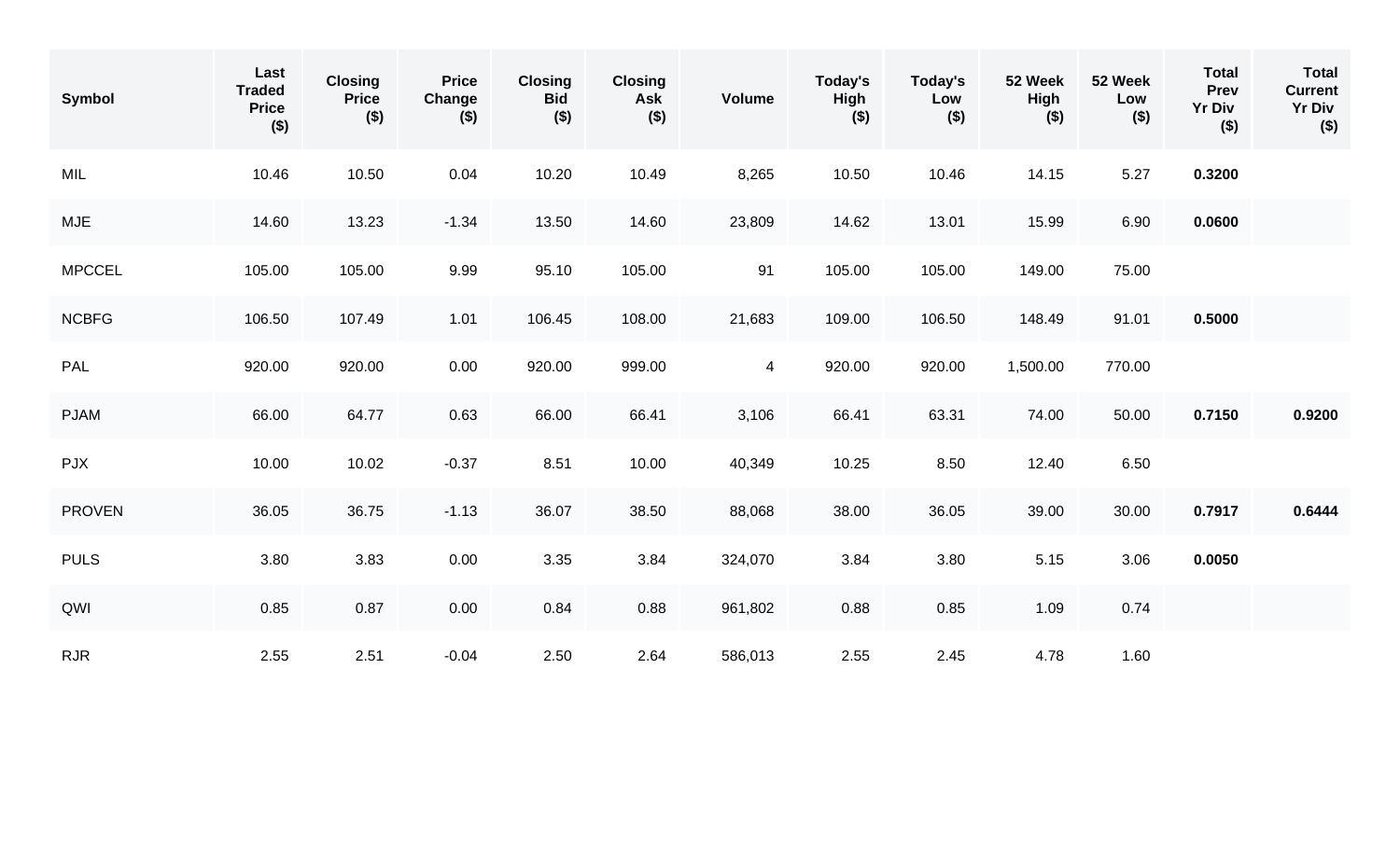| Symbol          | Last<br><b>Traded</b><br><b>Price</b><br>$($ \$) | <b>Closing</b><br><b>Price</b><br>$($ \$) | <b>Price</b><br>Change<br>$($ \$) | <b>Closing</b><br><b>Bid</b><br>$($ \$) | <b>Closing</b><br>Ask<br>$($ \$) | <b>Volume</b> | Today's<br>High<br>$($ \$) | Today's<br>Low<br>$($ \$) | 52 Week<br><b>High</b><br>$($ \$) | 52 Week<br>Low<br>$($ \$) | <b>Total</b><br>Prev<br><b>Yr Div</b><br>$($ \$) | <b>Total</b><br><b>Current</b><br><b>Yr Div</b><br>$($ \$) |
|-----------------|--------------------------------------------------|-------------------------------------------|-----------------------------------|-----------------------------------------|----------------------------------|---------------|----------------------------|---------------------------|-----------------------------------|---------------------------|--------------------------------------------------|------------------------------------------------------------|
| SJ              | 57.99                                            | 56.49                                     | $-1.36$                           | 57.99                                   | 58.00                            | 107,192       | 57.99                      | 56.10                     | 68.00                             | 48.60                     | 1.1090                                           | 1.0623                                                     |
| <b>XFUND</b>    | 8.15                                             | 8.15                                      | $-0.03$                           | 8.15                                    | 8.33                             | 4,100         | 8.15                       | 8.15                      | 9.05                              | 6.01                      |                                                  |                                                            |
| <b>SELECTF</b>  | 0.48                                             | 0.48                                      | 0.02                              | 0.48                                    | 0.49                             | 738,028       | 0.49                       | 0.48                      | 0.65                              | 0.40                      |                                                  |                                                            |
| <b>SELECTMD</b> | 0.67                                             | 0.67                                      | 0.01                              | 0.66                                    | 0.70                             | 40,697        | 0.67                       | 0.67                      | 0.95                              | 0.64                      |                                                  |                                                            |
| <b>SALF</b>     | 5.95                                             | 6.14                                      | 0.16                              | 5.85                                    | 6.14                             | 32,748        | 6.15                       | 5.95                      | 9.00                              | 5.40                      | 0.1090                                           | 0.0550                                                     |
| SGJ             | 36.00                                            | 36.04                                     | 0.70                              | 35.60                                   | 36.00                            | 334,902       | 36.85                      | 35.65                     | 43.00                             | 33.02                     | 1.5500                                           | 0.7000                                                     |
| <b>SEP</b>      | 70.01                                            | 70.16                                     | $-0.66$                           | 70.02                                   | 70.50                            | 5,380         | 70.50                      | 70.01                     | 80.57                             | 50.00                     | 1.3000                                           | 0.5000                                                     |
| SML             | 4.90                                             | 4.96                                      | $-0.14$                           | 4.90                                    | 5.30                             | 186,644       | 5.10                       | 4.90                      | 6.45                              | 4.55                      | 0.2500                                           | 0.1120                                                     |
| SIL             | 2.91                                             | 2.91                                      | 0.05                              | 2.91                                    | 2.94                             | 71,008        | 2.94                       | 2.91                      | 3.65                              | 2.52                      | 0.0018                                           | 0.0010                                                     |
| SVL             | 28.00                                            | 28.20                                     | 0.41                              | 27.60                                   | 29.50                            | 189,048       | 29.49                      | 27.50                     | 33.41                             | 16.00                     | 0.8000                                           | 0.6001                                                     |
| <b>SCIUSD</b>   | 13.06                                            | 13.06                                     | 0.00                              | 0.00                                    | 0.00                             | $\mathbf 0$   | 0.00                       | 0.00                      | 0.00                              | 0.00                      | 0.0041                                           | 0.0026                                                     |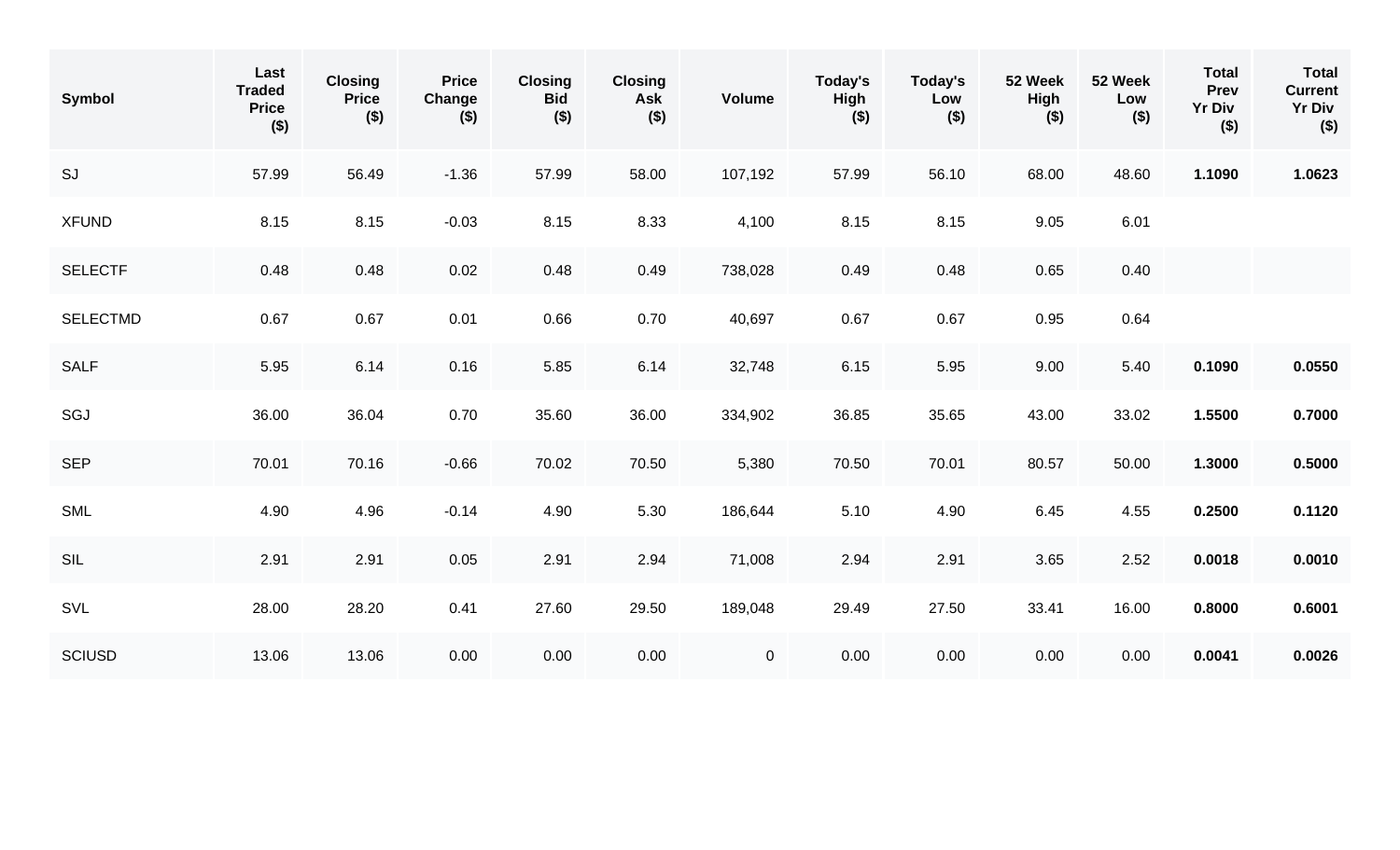| Symbol         | Last<br><b>Traded</b><br><b>Price</b><br>$($ \$) | <b>Closing</b><br><b>Price</b><br>$($ \$) | <b>Price</b><br>Change<br>$($ \$) | <b>Closing</b><br><b>Bid</b><br>( \$) | <b>Closing</b><br>Ask<br>$($ \$) | Volume    | Today's<br><b>High</b><br>$($ \$) | Today's<br>Low<br>$($ \$) | 52 Week<br><b>High</b><br>$($ \$) | 52 Week<br>Low<br>$($ \$) | <b>Total</b><br><b>Prev</b><br><b>Yr Div</b><br>$($ \$) | <b>Total</b><br><b>Current</b><br><b>Yr Div</b><br>$($ \$) |
|----------------|--------------------------------------------------|-------------------------------------------|-----------------------------------|---------------------------------------|----------------------------------|-----------|-----------------------------------|---------------------------|-----------------------------------|---------------------------|---------------------------------------------------------|------------------------------------------------------------|
| <b>SCIJMD</b>  | 16.08                                            | 15.16                                     | 0.10                              | 14.90                                 | 16.09                            | 65,064    | 16.08                             | 14.90                     | 19.00                             | 0.00                      |                                                         | 0.0026                                                     |
| <b>SRFJMD</b>  | 12.95                                            | 13.03                                     | $-0.45$                           | 13.30                                 | 14.00                            | 1,175     | 13.10                             | 12.95                     | 22.20                             | $*12.95$                  |                                                         |                                                            |
| <b>HUT</b>     | 1.39                                             | 1.36                                      | $-0.05$                           | 1.36                                  | 1.39                             | 2,715,675 | 1.39                              | 1.30                      | 1.91                              | 0.94                      | 0.0865                                                  |                                                            |
| <b>VMIL</b>    | 5.20                                             | 5.35                                      | 0.15                              | 5.30                                  | 5.40                             | 189,163   | 5.54                              | 5.20                      | 7.50                              | 4.01                      | 0.1550                                                  |                                                            |
| <b>WIG</b>     | 0.52                                             | 0.55                                      | $-0.04$                           | 0.52                                  | 0.58                             | 2,511,586 | 0.59                              | 0.52                      | 0.80                              | 0.40                      |                                                         |                                                            |
| <b>WISYNCO</b> | 19.30                                            | 19.38                                     | 0.30                              | 19.10                                 | 19.99                            | 599,821   | 19.99                             | 19.11                     | 26.90                             | 15.04                     | 0.3000                                                  | 0.2000                                                     |

## **PREFERENCE SHARES**

| Symbol                      | Last<br><b>Traded</b><br><b>Price</b><br>$($ \$) | <b>Closing</b><br><b>Price</b><br>$($ \$) | <b>Price</b><br>Change<br>$($ \$) | <b>Closing</b><br><b>Bid</b><br>$($ \$) | <b>Closing</b><br><b>Ask</b><br>$($ \$) | <b>Volume</b> | Today's<br><b>High</b><br>$($ \$) | Today's<br>Low<br>$($ \$) | 52 Week<br><b>High</b><br>( \$ ) | 52 Week<br>Low<br>$($ \$) | <b>Total</b><br><b>Prev</b><br><b>Yr Div</b><br>$($ \$) | <b>Total</b><br><b>Current</b><br><b>Yr Div</b><br>$($ \$) |
|-----------------------------|--------------------------------------------------|-------------------------------------------|-----------------------------------|-----------------------------------------|-----------------------------------------|---------------|-----------------------------------|---------------------------|----------------------------------|---------------------------|---------------------------------------------------------|------------------------------------------------------------|
| 138SLVR                     | 16.50                                            | 17.09                                     | $-1.07$                           | 10.50                                   | 18.16                                   | 311           | 18.16                             | 16.50                     | 18.16                            | 5.43                      |                                                         |                                                            |
| <b>CWJDEFERREDA</b><br>(XD) | 1.98                                             | 1.98                                      | 0.00                              | 1.78                                    | 1.98                                    | 2,188         | 1.98                              | 1.98                      | 2.45                             | 1.47                      | 0.0706                                                  | 0.0326                                                     |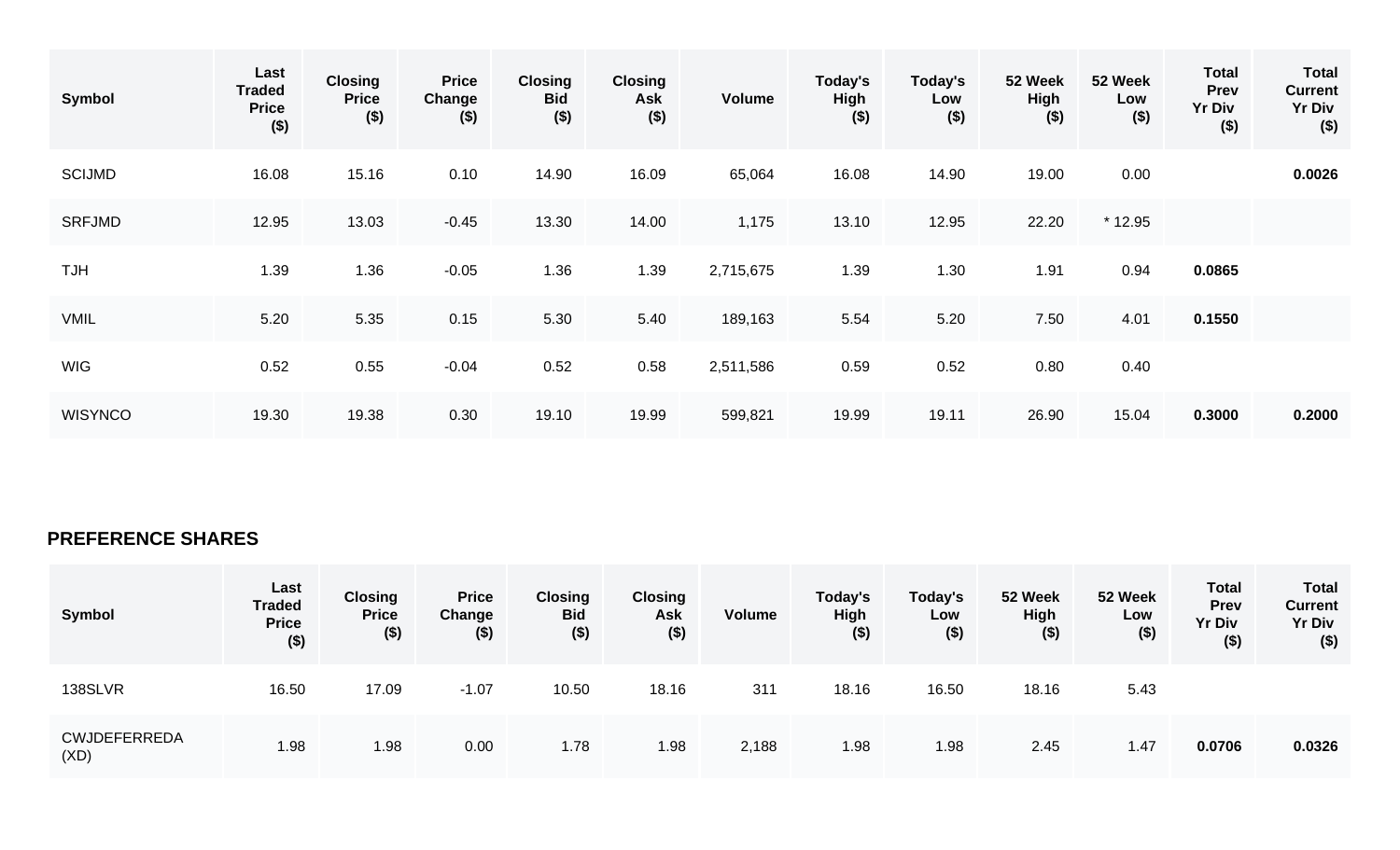| Symbol          | Last<br><b>Traded</b><br><b>Price</b><br>$($ \$) | <b>Closing</b><br><b>Price</b><br>$($ \$) | <b>Price</b><br>Change<br>$($ \$) | <b>Closing</b><br><b>Bid</b><br>$($ \$) | <b>Closing</b><br><b>Ask</b><br>$($ \$) | <b>Volume</b>       | Today's<br>High<br>$($ \$) | Today's<br>Low<br>$($ \$) | 52 Week<br>High<br>$($ \$) | 52 Week<br>Low<br>$($ \$) | <b>Total</b><br>Prev<br><b>Yr Div</b><br>$($ \$) | <b>Total</b><br><b>Current</b><br><b>Yr Div</b><br>$($ \$) |
|-----------------|--------------------------------------------------|-------------------------------------------|-----------------------------------|-----------------------------------------|-----------------------------------------|---------------------|----------------------------|---------------------------|----------------------------|---------------------------|--------------------------------------------------|------------------------------------------------------------|
| EPLY7.50        | 8.51                                             | 8.51                                      | 0.00                              | 5.98                                    | 8.44                                    | $\mathbf 0$         | 0.00                       | 0.00                      | 17.04                      | 5.50                      |                                                  |                                                            |
| EPLY5           | 19.86                                            | 19.86                                     | 0.00                              | 19.86                                   | 20.84                                   | $\mathsf{O}\xspace$ | 0.00                       | 0.00                      | 22.50                      | 18.50                     |                                                  |                                                            |
| EPLY7.25        | 20.01                                            | 20.19                                     | 0.00                              | 20.01                                   | 22.00                                   | $\boldsymbol{0}$    | 0.00                       | 0.00                      | 23.00                      | 20.00                     |                                                  |                                                            |
| EPLY7.75        | 20.00                                            | 20.00                                     | 0.00                              | 20.00                                   | 21.39                                   | $\mathsf{O}\xspace$ | 0.00                       | 0.00                      | 20.85                      | 19.96                     |                                                  |                                                            |
| JPS5C           | 0.45                                             | 0.45                                      | 0.00                              | 0.54                                    | 0.00                                    | $\boldsymbol{0}$    | 0.00                       | 0.00                      | 0.45                       | 0.45                      | 0.1000                                           | 0.0500                                                     |
| JPS5D           | 0.47                                             | 0.47                                      | 0.00                              | 0.54                                    | 0.00                                    | $\mathbf 0$         | 0.00                       | 0.00                      | 0.47                       | 0.47                      | 0.1000                                           | 0.0500                                                     |
| JPS6            | 0.51                                             | 0.51                                      | 0.00                              | 0.59                                    | 0.00                                    | $\boldsymbol{0}$    | 0.00                       | 0.00                      | 0.51                       | 0.51                      | 0.1200                                           | 0.0600                                                     |
| <b>JPS9.5</b>   | 3,000.00                                         | 3,000.00                                  | 0.00                              | 2,698.73                                | 3,000.00                                | $\boldsymbol{0}$    | 0.00                       | 0.00                      | 3,600.00                   | 1,676.00                  | 0.9500                                           | 0.4711                                                     |
| JPS7            | 0.64                                             | 0.64                                      | 0.00                              | 0.74                                    | 0.00                                    | $\pmb{0}$           | 0.00                       | 0.00                      | 0.64                       | 0.64                      | 0.1400                                           | 0.0700                                                     |
| <b>JMMB7.50</b> | 1.00                                             | 1.00                                      | 0.00                              | 0.91                                    | 0.00                                    | $\mathbf 0$         | 0.00                       | 0.00                      | 0.00                       | 0.00                      |                                                  |                                                            |
| JMMBGL7.00NC    | 1.88                                             | 1.88                                      | 0.00                              | 0.97                                    | 1.88                                    | $\sqrt{5}$          | 1.88                       | 1.88                      | 2.07                       | 1.50                      |                                                  |                                                            |
| JMMBGL7.25C     | 1.95                                             | 1.54                                      | $-0.43$                           | 1.55                                    | 1.95                                    | 24,028              | 1.95                       | 1.51                      | 1.99                       | 1.10                      |                                                  |                                                            |
| JMMBGL7.15      | 3.07                                             | 3.07                                      | 0.00                              | 3.07                                    | 3.09                                    | 5,659               | 3.07                       | 3.07                      | 3.50                       | 2.50                      |                                                  | 0.2121                                                     |